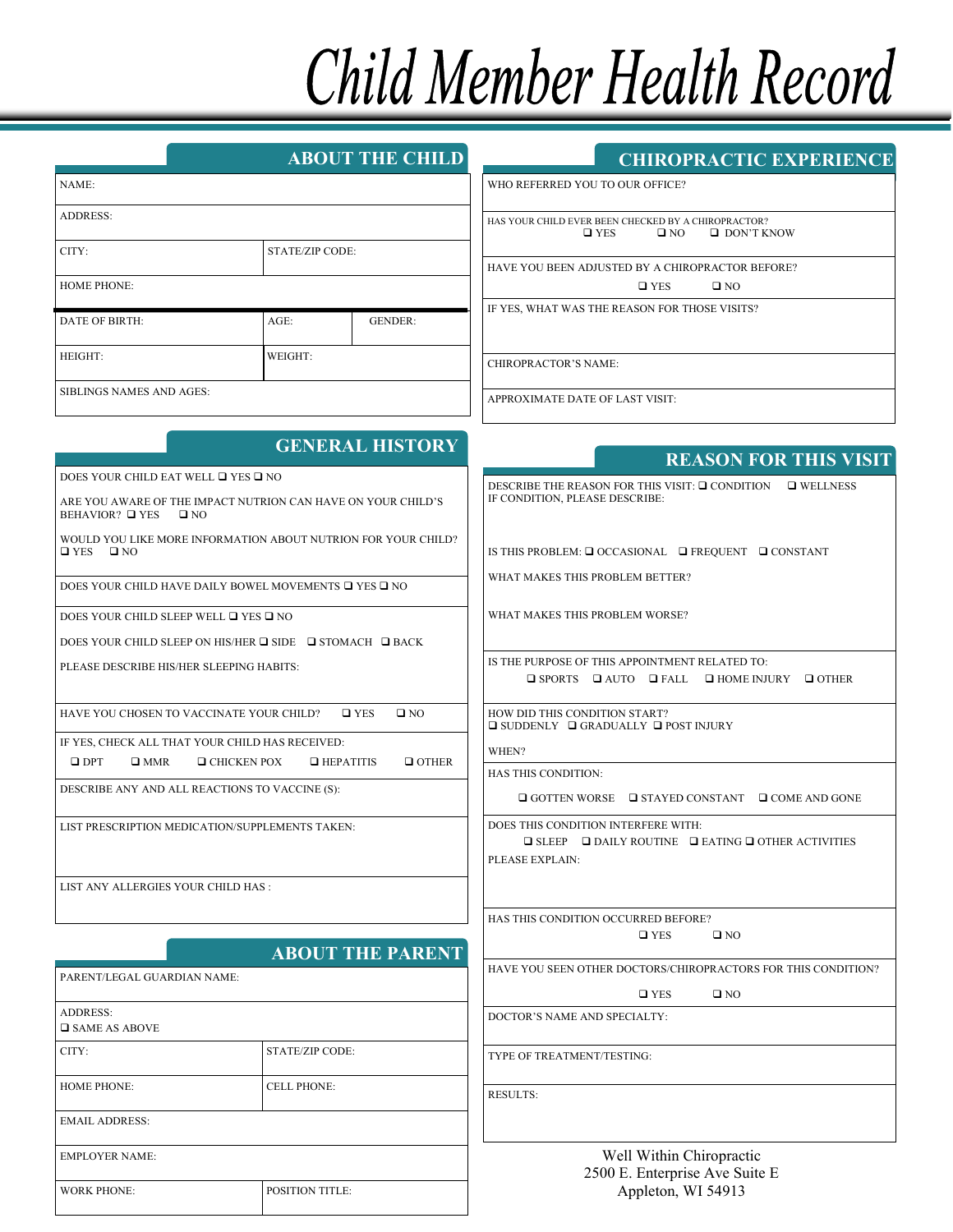# *COMPLETE THIS PAGE FOR CHILDREN INFANT TO 3 YEARS OF AGE*

| <b>BIRTH HISTORY</b>                                                                                                                       | <b>GROWTH &amp;DEVELOPMENT</b>                                                                                                |  |  |
|--------------------------------------------------------------------------------------------------------------------------------------------|-------------------------------------------------------------------------------------------------------------------------------|--|--|
| DID YOU EXPERIENCE ANY ILLNESS(S) WHILE PREGNANT? $\Box$ YES<br>$\square$ NO                                                               | AT WHAT AGE DID THE CHILD:                                                                                                    |  |  |
| DID YOU SUFFER ANY TRAUMAS, FALLS, OR ACCIDENTS? $\Box$ YES<br>$\square$ NO                                                                | <b>HOLD UP HEAD</b><br><b>TEETHE</b>                                                                                          |  |  |
| PLEASE EXPLAIN:                                                                                                                            | <b>WALK</b>                                                                                                                   |  |  |
|                                                                                                                                            | CRAWL<br>VOCALIZE                                                                                                             |  |  |
| DURING PREGNANCY DID YOU USE:<br><b>OMEDICATIONS</b>                                                                                       | AT WHAT AGE DID YOU INTRODUCE:                                                                                                |  |  |
| $\Box$ TOBACCO/ALCOHOL $\Box$ SUPPLEMENTS                                                                                                  | SOLIDS:                                                                                                                       |  |  |
| IF YES, PLEASE LIST:                                                                                                                       | COW'S MILK:                                                                                                                   |  |  |
|                                                                                                                                            | HOW MANY TIMES/WEEK DOES YOUR CHILD EAT FAST FOOD?                                                                            |  |  |
| ULTRASOUND DURING PREGNANCY? □ YES<br>$\Box$ NO NUMBER:                                                                                    |                                                                                                                               |  |  |
| MEDICAL REASON FOR ULTRASOUND?                                                                                                             | ARE YOU AWARE OF ANY FOOD OR JUICE ALLERGIES OR INTOLERANCE?                                                                  |  |  |
|                                                                                                                                            | $\square$ YES<br>$\square$ NO                                                                                                 |  |  |
| LOCATION OF BIRTH: □ HOSPITAL<br>$\Box$ BIRTHING CENTER<br>$\Box$ HOME                                                                     | HAS YOUR CHILD EVER TAKEN ANTIBIOTICS?                                                                                        |  |  |
| WHAT WAS THE BABY'S GESTATIONAL AGE AT BIRTH? WEEKS                                                                                        | HOW MANY TIMES?:                                                                                                              |  |  |
|                                                                                                                                            | HAS YOUR CHILD EVER BEEN HOSPITALIZED?<br>$\Box$ YES<br>$\square$ NO                                                          |  |  |
| DESCRIBE YOUR LABOR/DELIVERY, MARK ALL THAT APPLY:                                                                                         | PLEASE EXPLAIN:                                                                                                               |  |  |
| $\Box$ DRUG FREE<br><b>OSPONTANEOUS</b><br>$\Box$ LABOR WAS CHEMICALLY INDUCED $\Box$ LABOR WAS DOCTOR ASSISTED                            |                                                                                                                               |  |  |
| $\Box$ C-SECTION DELIVERY<br><b>EXTRACTION</b> EXTRACTION<br>$\Box$ DOCTOR PULLED OR TWISTED BABY $\Box$ PREMATURE DELIVERY                | THE NATIONAL SAFETY COUNCIL REPORTS APPROXIMATELY 50% OF<br>CHILDREN FALL HEAD FIRST FROM A HIGH PLACE DURING THEIR FIRST     |  |  |
| PLEASE EXPLAIN:                                                                                                                            | YEAR OF LIFE (I.E.: BED, CHANGING TABLE, STAIRS, ETC.).<br>WAS THIS THE CASE FOR YOUR CHILD?<br>$\square$ YES<br>$\square$ NO |  |  |
| HOW LONG WAS THE LABOR FROM THE FIRST REGULAR CONTRACTIONS TO<br>THE BIRTH?                                                                | PLEASE EXPLAIN:                                                                                                               |  |  |
| HOW LONG WAS THE 2ND STAGE (THE PUSHING PHASE) OF LABOR?                                                                                   |                                                                                                                               |  |  |
|                                                                                                                                            | HAS YOUR CHILD EVER BEEN IN A CAR ACCIDENT? $\Box$ YES<br>$\square$ NO                                                        |  |  |
| DESCRIBE ANY COMPLICATIONS EXPERIENCED DURING DELIVERY:                                                                                    | PLEASE EXPLAIN:                                                                                                               |  |  |
|                                                                                                                                            |                                                                                                                               |  |  |
|                                                                                                                                            | $\square$ YES<br>HAS YOUR CHILD EVER HAD SURGERY?<br>$\square$ NO                                                             |  |  |
| <b>BIRTH WEIGHT:</b>                                                                                                                       | PLEASE EXPLAIN:                                                                                                               |  |  |
| <b>BIRTH LENGTH:</b>                                                                                                                       |                                                                                                                               |  |  |
|                                                                                                                                            | DOES YOUR CHILD HAVE DIFFICULTY INTERACTING WITH OTHERS?                                                                      |  |  |
| APGAR SCORES: AT 1 MIN /10<br>$AT 5 MIN$ /10                                                                                               | $\square$ YES<br>$\square$ NO                                                                                                 |  |  |
| WAS BABY ALERT & RESPONSIVE WITHIN 12 HRS OF DELIVERY $\Box$ YES $\Box$ NO                                                                 | PLEASE EXPLAIN:                                                                                                               |  |  |
| DID YOU BREASTFEED THE BABY?<br>$\square$ YES<br>$\square$ NO                                                                              | HAVE YOU OR ANYONE ELSE NOTICED THAT YOUR CHILD IS NERVOUS,                                                                   |  |  |
| IF YES, HOW LONG?                                                                                                                          | TWITCHES, SHAKES OR EXHIBITS ROCKING BEHAVIOR?<br>$\square$ YES<br>$\square$ NO                                               |  |  |
|                                                                                                                                            |                                                                                                                               |  |  |
| DID YOU HAVE ANY DIFFICULTY WITH LATCHING OR LACATION? $\square$ YES $\square$ NO                                                          | AT WHAT AGE DID YOUR CHILD START DAYCARE?                                                                                     |  |  |
| DID YOU FORMULA FEED THE BABY?<br>$\square$ YES<br>$\square$ NO                                                                            | AVERAGE NUMBER OF HRS OF TV PER WEEK ?                                                                                        |  |  |
| IF YES, HOW LONG?                                                                                                                          | ARE THERE ANY SMOKERS LIVING IN THE HOME? □ YES<br>$\square$ NO                                                               |  |  |
| DID YOUR CHILD SHOW ANY OF THESE SIGNS OF BIRTH TRAUMA?                                                                                    | ARE THERE ANY INDOOR PETS IN YOUR HOME? □ YES<br>$\square$ NO                                                                 |  |  |
| <b>OBRUISNG</b><br>$\Box$ STUCK IN THE BIRTH CANAL<br><b>TRESPIRATORY DISTRESS</b><br><b>QCORD AROUND NECK</b>                             | DO YOU USE GREEN PRODUCTS IN YOUR HOME? □ YES<br>$\square$ NO                                                                 |  |  |
| <b>THE TEAST OR EXCESSIVELY LONG BIRTH</b><br><b>QLACK OF USE OF ONE ARM</b><br><b>QODD SHAPED HEAD</b><br>$\Box$ HEAD ROTATED TO ONE SIDE |                                                                                                                               |  |  |